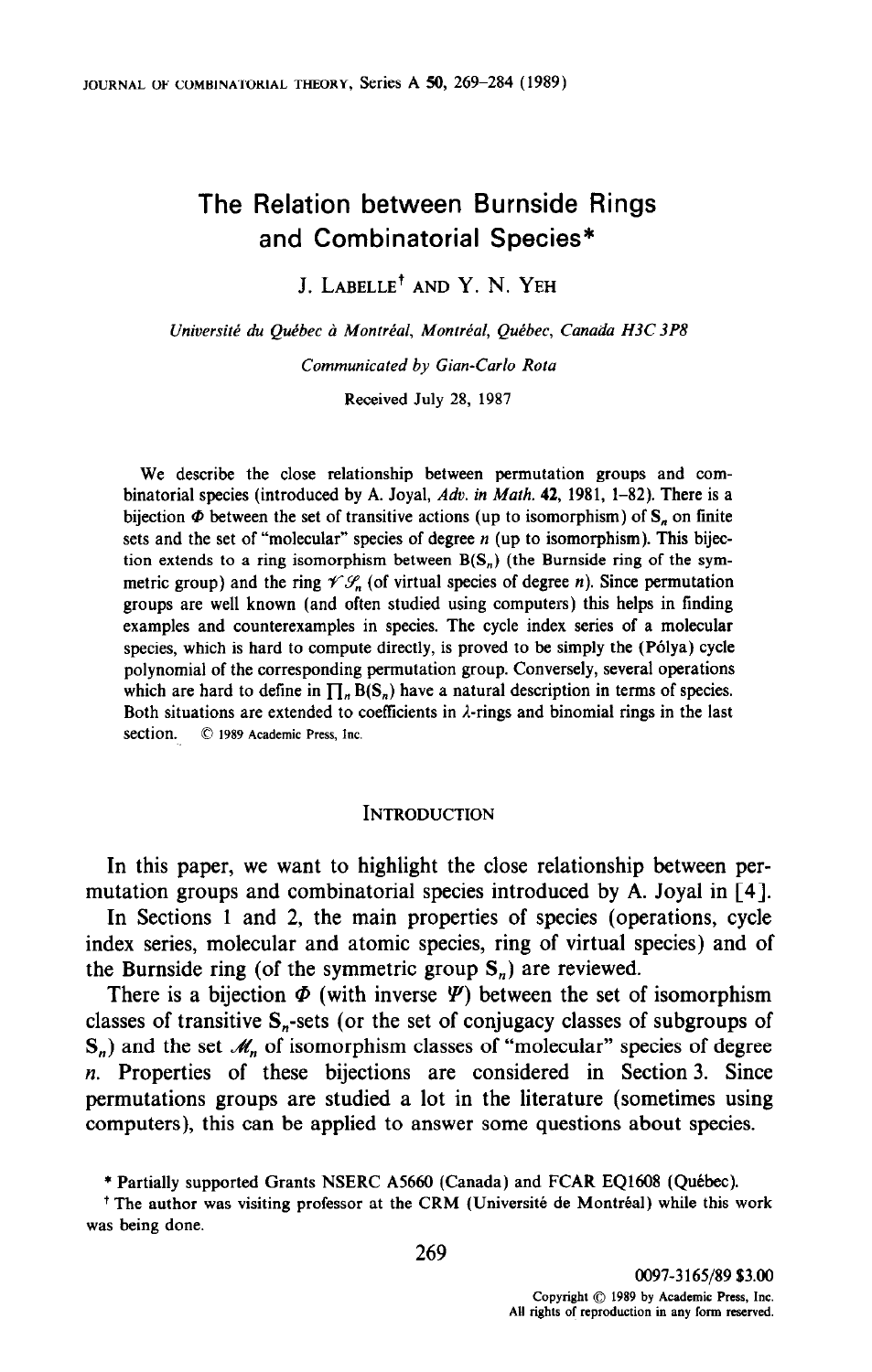In Section 4, various extensions of the coefficients (from  $\mathbb N$  to a ring A) are considered. The main problem here is to define substitution of A-species. This was done in [17] when A is a "binomial ring." A. Joyal solved the problem when A is  $\mathbb Z$  or any "splitting  $\lambda$ -ring" (Talk at the "Colloque de combinatoire énumérative," UOAM, May 1985). Both cases can be transfered to Burnside rings using bijection  $\Phi$ .

#### 1. COMBINATORIAL SPECIES

Let **B** be the category (in fact, a groupoid) of finite sets and bijections. A species T is a functor from **B** to **B**. Given a finite set U,  $T[U]$  is called the set of T-structures (or structures of species  $T$ ) on  $U$ ; given a bijection u:  $U \rightarrow V$ ,  $T[u]$ :  $T[U] \rightarrow T[V]$  (which is a bijection) is called the *transport* of T-structures along u. Note that  $T[U]$  is a  $S_{U}$ -set (where  $S_{U}$  denotes the group of permutations of  $U$ ) with the action defined by

$$
\sigma \cdot t = T[\sigma](t)
$$
 for  $\sigma \in S_U$  and  $t \in T[U]$ .

There are three formal series associated to T:

1. the exponential generating series

Card 
$$
T = T(x) = \sum_{n \ge 0} |T[n]|x^n/n!
$$
, where  $[n] = \{1, 2, ..., n\}$ 

2. the type-generating series

$$
\tilde{T}(x) = \sum_{n \ge 0} |T[n]/S_n| x^n, \quad \text{where} \quad S_n = S_{n}
$$

3. the cycle index series

$$
Z_T(x_1, x_2, ...) = \sum_{n \geq 0} \sum_{\sum i \lambda_i = n} \text{Fix}_T(\sigma) \frac{x_1^{\lambda_1} x_2^{\lambda_2} \cdots x_n^{\lambda_n}}{1^{\lambda_1} \lambda_1! \, 2^{\lambda_2} \lambda_2! \cdots n^{\lambda_n} \lambda_n!},
$$

where rr~S, is any permutation of type A= (A,, I,, . . . . 1,) and FixAcr) = where  $0 \in S_n$  is any

As usual let 0 be the *empty species* and 1, X, E,  $E^{\pm}$ , C, S, and L be the As usual let  $\sigma$  be the *empty species* and 1, A, E, E, C, C, S, and E octured sets species of *empty set*, *singurons*, *sets*, *orte*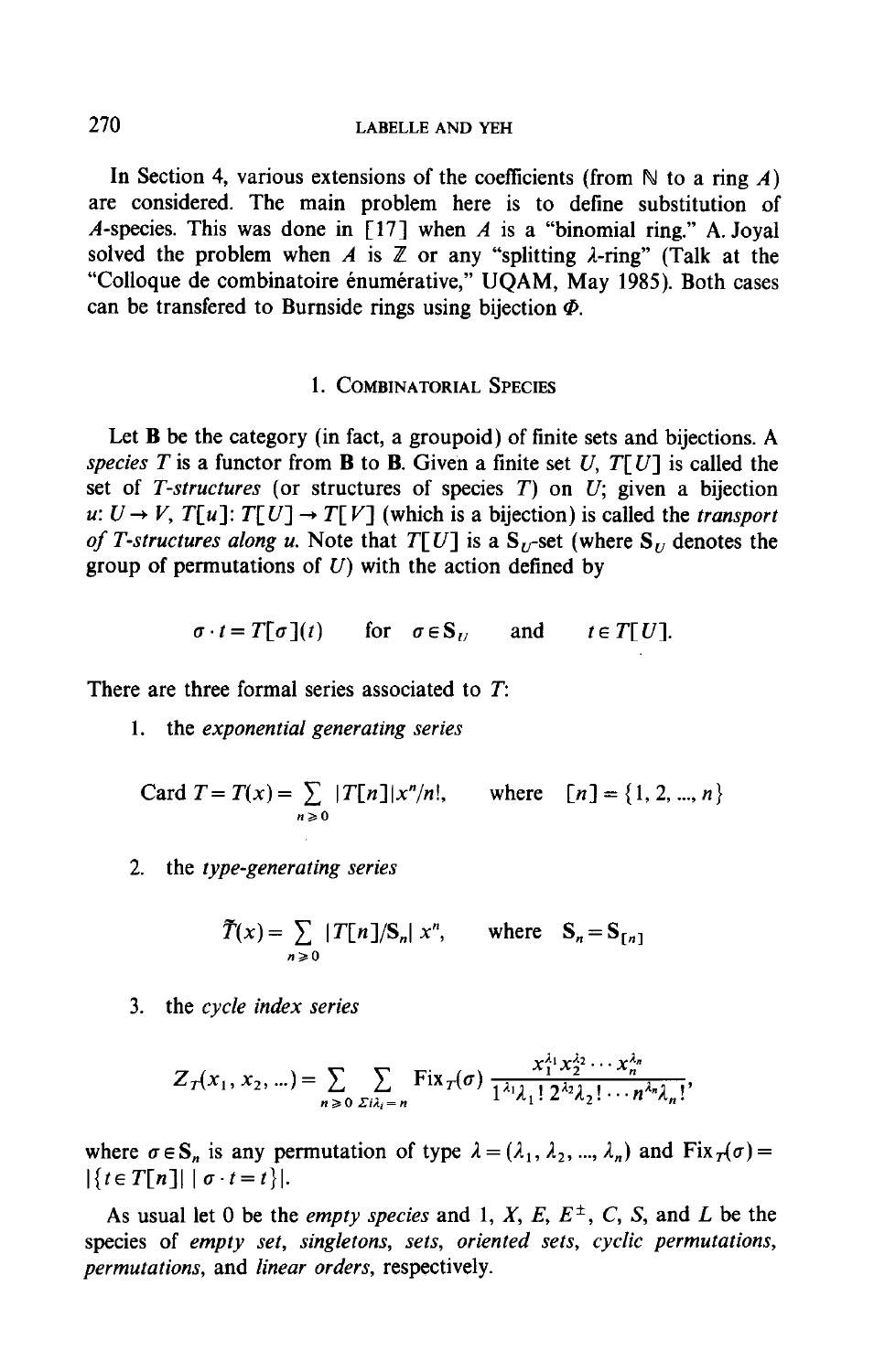EXAMPLES.

$$
X(x) = x \t E(x) = e^{x} \t L(x) = 1/(1 - x)
$$
  
\n
$$
\tilde{X}(x) = x \t \tilde{E}(x) = 1/(1 - x) \t \tilde{L}(x) = 1/(1 - x)
$$
  
\n
$$
Z_{X}(x_{1}, ...)=x_{1} \t Z_{E}(x_{1}, ...)=\prod_{n\geq 1}e^{x_{n}/n} \t Z_{L}(x_{1}, ...)=1/(1 - x_{1})
$$
  
\n
$$
C(x) = -\ln(1 - x) \t S(x) = 1/(1 - x)
$$
  
\n
$$
\tilde{C}(x) = x/(1 - x) \t \tilde{S}(x) = \prod_{n\geq 1} (1 - x^{n})^{-1} = \sum_{n\geq 0} p_{n}x^{n}
$$
  
\n
$$
x_{1}, ... = \sum_{n\geq 0} \frac{\varphi(n)}{n} \ln\left(\frac{1}{1-\alpha}\right) \t Z_{S}(x_{1}, ...)=\prod_{n\geq 0} (1 - x_{n})^{-1}.
$$

$$
Z_C(x_1, ...)=\sum_{n\geqslant 1}\frac{\varphi(n)}{n}\ln\left(\frac{1}{1-x_n}\right) \qquad Z_S(x_1, ...)=\prod_{n\geqslant 1}\left(1-x_n\right)^{-1}.
$$

We assume the reader is familiar with the following operations on species; the sum,  $T + M$ ; the product,  $T \cdot M$ ; the cartesian product,  $T \times M$ ; the substitution,  $T \circ M$  (if  $M[\varnothing] = \varnothing$ ), and the derivative,  $T'$ .

Two species,  $T$  and  $M$ , are said to be *equipotent* 

if 
$$
T(x) = M(x)
$$
, i.e.,  $\forall U$ ,  $|T[U]| = |M[U]|$ ;

they are said to be *isomorphic* (we write  $T = M$ ) if there is a natural equivalence between the two functors T and M. If  $T = M$  then

$$
T(x) = M(x)
$$
,  $\tilde{T}(x) = \tilde{M}(x)$ , and  $Z_T = Z_M$ ,

but the converse is not true.

Recall the following results from [4] (see also [7, 11, 18]).

THEOREM I. We have

$$
(T+M)(x) = T(x) + M(x), \quad (T+M)^{\sim}(x) = \tilde{T}(x) + \tilde{M}(x),
$$
  
\n
$$
(T \cdot M)(x) = T(x) \cdot M(x), \quad (T \cdot M)^{\sim}(x) = \tilde{T}(x) \cdot \tilde{M}(x),
$$
  
\n
$$
\frac{d}{dx} T(x) = (T')(x), \quad \frac{d}{dx} \tilde{T}(x) = (T')^{\sim}(x),
$$
  
\n
$$
(T \circ M)(x) = T(M(x)), \quad (T \circ M)^{\sim}(x) = Z_T(\tilde{M}(x), \tilde{M}(x^2), \tilde{M}(x^3), \ldots),
$$
  
\n
$$
Z_{T+M} = Z_T + Z_M, \quad Z_{T \cdot M} = Z_T \cdot Z_M, \quad Z_{T'} = \frac{\partial}{\partial x_1} Z_T, \quad Z_{T \cdot M} = Z_T(Z_M)
$$

(where  $Z_T(Z_M)$  is the plethym substitution of  $Z_M$  into  $Z_T$ ).

**THEOREM II.** We have 
$$
Z_M(x, 0, 0, ...)=M(x)
$$
 and  $Z_M(x, x^2, x^3, ...)=\tilde{M}(x)$ .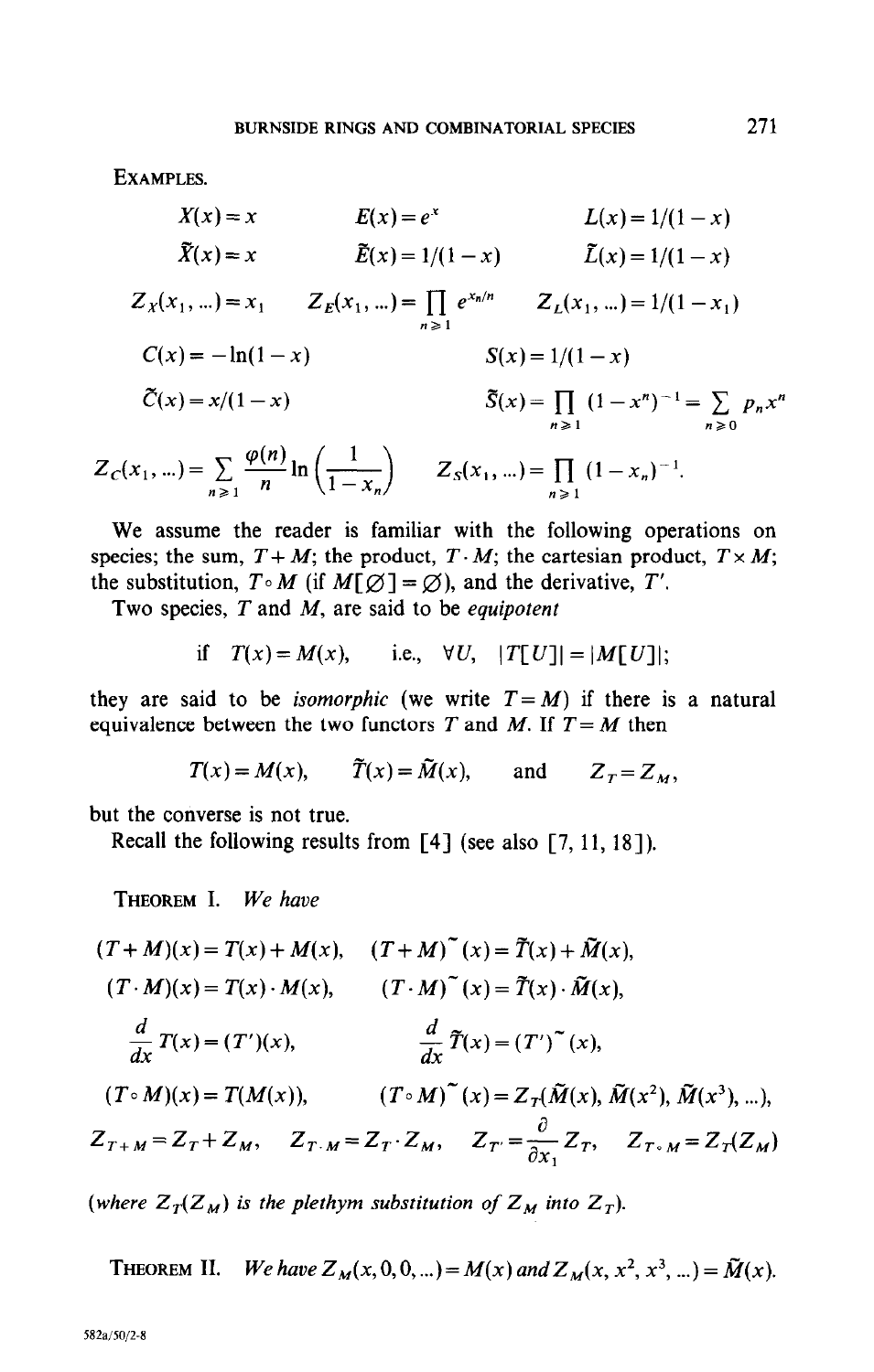DEFINITION 1.1. Given a species T, let  $T_n$  be defined by  $T_n[U]$  is  $T[U]$ if  $|U| = n$  and  $T_n[U] = \emptyset$  if not.

We always have  $T = \sum_{n\geq 0} T_n$ ; this is the *canonical decomposition* of T. When this sum is finite, we say that  $T$  is polynomial. We say that  $T$  is a species of *degree n* (or concentrated on the cardinality *n*) if  $T = T_n$ .

DEFINITION 1.2. T is molecular if  $T = M + K \Rightarrow M = 0$  or  $K = 0$ . T is atomic if T is molecular and  $T = M \cdot K \Rightarrow M = 1$  or  $K = 1$ .

*Remark.* If T is molecular than  $T = T_n$  for some n and  $T[n]$  is a transitive  $S_n$ -set (i.e., all the T-structures are isomorphic).

From now on we work up to isomorphism and identify a species with its isomorphism class.

Let  $\mathcal{M}_n$  (resp.  $\mathcal{A}_n$ ) be the set of molecular (resp. atomic) species of degree *n* and  $M = \bigcup_{n \geq 0} M_n$  and  $\mathcal{A} = \bigcup_{n \geq 0} \mathcal{A}_n$ .

The sets  $\mathcal{M}_n$  and  $\mathcal{A}_n$  have been studied extensively (for  $n \leq 5$ ) in [8, 12]. We have

$$
\mathcal{M}_0 = \{1\}, \mathcal{A}_0 = \emptyset; \n\mathcal{M}_1 = \{X\} = \mathcal{A}_1; \mathcal{M}_2 = \{E_2, X^2\}, \mathcal{A}_2 = \{E_2\}; \n\mathcal{M}_3 = \{E_2, C_3, X \cdot E_2, X^3\}, \mathcal{A}_3 = \{E_3, C_3\}; \n\mathcal{M}_4 = \{E_4, E_4^{\pm}, E_2 \circ E_2, X \cdot E_3, E_2 \cdot E_2, P_4^{\text{bic}}, C_4, X \cdot C_3, X^2 \cdot E_2, E_2 \cdot X^2, X^4\}; \n\mathcal{A}_4 = \{E_4, E_4^{\pm}, E_2 \circ E_2, P_4^{\text{bic}}, C_4, E_2 \circ X^2\} \n\mathcal{M}_5 = \{E_5, E_5^{\pm}, X \cdot E_4, P_5/\mathbb{Z}_2, X \cdot E_4^{\pm}, E_2 \cdot E_3, P_5, X \cdot (E_2 \circ E_2), \nX^2 \cdot E_3, E_2 \cdot C_3, (E_2^{\pm} \cdot E_3^{\pm})/\mathbb{Z}_2, C_5, X \cdot E_2 \cdot E_2, X \cdot P_4^{\text{bic}}, X \cdot C_4, \nX^2 \cdot C_3, X^3 \cdot E_2, X \cdot (E_2 \circ X^2), X^5\} \n\mathcal{A}_5 = \{E_5, E_5^{\pm}, P_5/\mathbb{Z}_2, P_5, (E_2^{\pm} \cdot E_3^{\pm})/\mathbb{Z}_2, C_5\}.
$$

Let  $\mathcal{S}_n$  be the semi-group of degree *n* species (with cartesian product, it is in fact a semi-ring), then  $\mathscr{P}\mathscr{S} = \bigoplus_{n>0} \mathscr{S}_n$  and  $\mathscr{S} = \prod_{n\geq 0} \mathscr{S}_n$  are the semigroups of polynomial species and species, respectively. Let  $\mathcal{V}\mathcal{S}_n$ ,  $\mathscr{VPI} = \bigoplus_{n\geq 0} \mathscr{V}\mathscr{S}_n$  and  $\mathscr{VPI} = \prod_{n\geq 0} \mathscr{V}\mathscr{S}_n$  be the group completions of these semi-groups. By definition, an element  $T-R = \mathscr{V}\mathscr{S}$  is called a virtual these semi-groups. By definition, an element  $T = R - T$ ,  $\sigma$  is earlier a *entinem* species and  $Y_1 - N_1 = Y_2 - N_2$  in  $Y_1 + N_2 = Y_2 + N_1$ . At is easy to see [8, 12, 18] that  $\mathscr{V}\mathscr{S}_n$  is the free abelian group generated by  $\mathscr{M}_n$ . Any element T of  $\mathscr{S}_n$  (resp.  $\mathscr{V}\mathscr{S}_n$ ) can the written uniquely as

$$
T = \sum_{M \in \mathcal{M}_n} t_M M, \quad \text{where} \quad t_M \in \mathbb{N} \text{ (resp. } \mathbb{Z}\text{).}
$$

This is the molecular decomposition of T.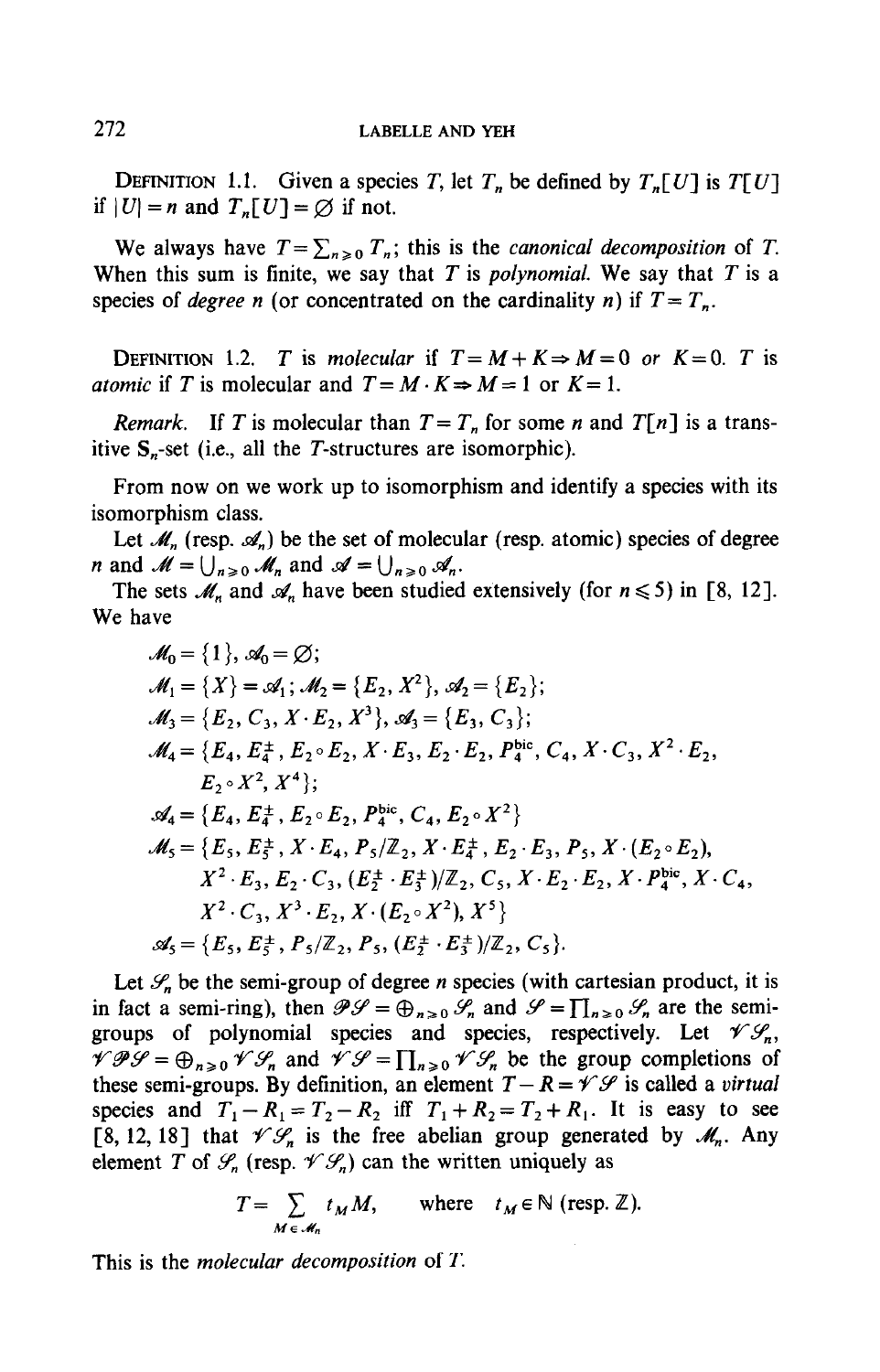Moreover, Yeh [17] proved that any  $M \in \mathcal{M}$  can be written uniquely (up to permutation of the factors) as

$$
M = \prod_{A \in \mathscr{A}} A^{\gamma_A(M)}, \quad \text{where} \quad \gamma_A(M) \in \mathbb{N} \quad \text{and} \quad \sum_{A \in \mathscr{A}} \gamma_A(M) < \infty.
$$

This is the *atomic decomposition* of M.

We have (considering only the additive structure involved)

$$
\mathcal{P}\mathcal{G} = \bigoplus_{n} \mathcal{G}_{n} = \bigoplus_{n} \mathbb{N}^{(\mathcal{M}_{n})} = \mathbb{N}^{(\mathcal{M})} \qquad \qquad \mathcal{G} = \prod_{n} \mathcal{G}_{n} = \prod_{n} \mathbb{N}^{(\mathcal{M}_{n})} = \mathbb{N}^{\mathcal{M}}
$$
  

$$
\mathcal{V}\mathcal{P}\mathcal{G} = \bigoplus_{n} \mathcal{V}\mathcal{G}_{n} = \bigoplus_{n} \mathbb{Z}^{(\mathcal{M}_{n})} = \mathbb{Z}^{(\mathcal{M})} \qquad \mathcal{V}\mathcal{G} = \prod_{n} \mathcal{G}_{n} = \prod_{n} \mathbb{Z}^{(\mathcal{M}_{n})} = \mathbb{Z}^{\mathcal{M}},
$$

where  $\mathbb{N}^{(X)}$  (resp.  $\mathbb{Z}^{(X)}$ ) is the free abelian semi-group (resp. group) generated by the set  $X$ .

With the cartesian product,  $\mathcal{S}_n$  is a ring; with the usual product  $\cdot$  of species,  $\mathcal{VIPG}$  (resp.  $\mathcal{VIP}$ ) is a polynomial (resp. power series) ring in an infinite number of variables, the atomic species

$$
\mathscr{V}\mathscr{P}\mathscr{G}=\mathbb{Z}[\mathscr{A}] \qquad \mathscr{V}\mathscr{G}=\mathbb{Z}[[\mathscr{A}]].
$$

Both  $\mathscr{VPI}$  and  $\mathscr{VPI}$  are UFD, as proved by Yeh [17].

DEFINITION 1.3. Let G be a finite group and T a species, we say that  $G$ acts naturally on T if  $\forall U$  we have an action  $G \times T[U] \rightarrow T[U]$  such that  $\forall f: U \rightarrow V$  (bijection) the following diagram commutes



The species  $T/G$  is then defined by  $T/G[U] = T(U)/G$  (with obvious transport of structures). See  $\lceil 12 \rceil$  for more details on the following three examples and others.

EXAMPLES.

(1)  $\mathbb{Z}_2$  acts on  $C_n$  ( $n \ge 3$ ) by  $1 \cdot \sigma = \sigma^{-1}$ ;  $C_n/\mathbb{Z}_2 = P_n$  is the species of n-gons.

 $\overline{a}$   $\overline{a}$  and  $\overline{a}$  and  $\overline{a}$  and  $\overline{a}$  is a nice-point of the edges  $\overline{a}$ (2)  $\mathbb{Z}_2$  acts on  $\mathbb{Z}_5$  by complement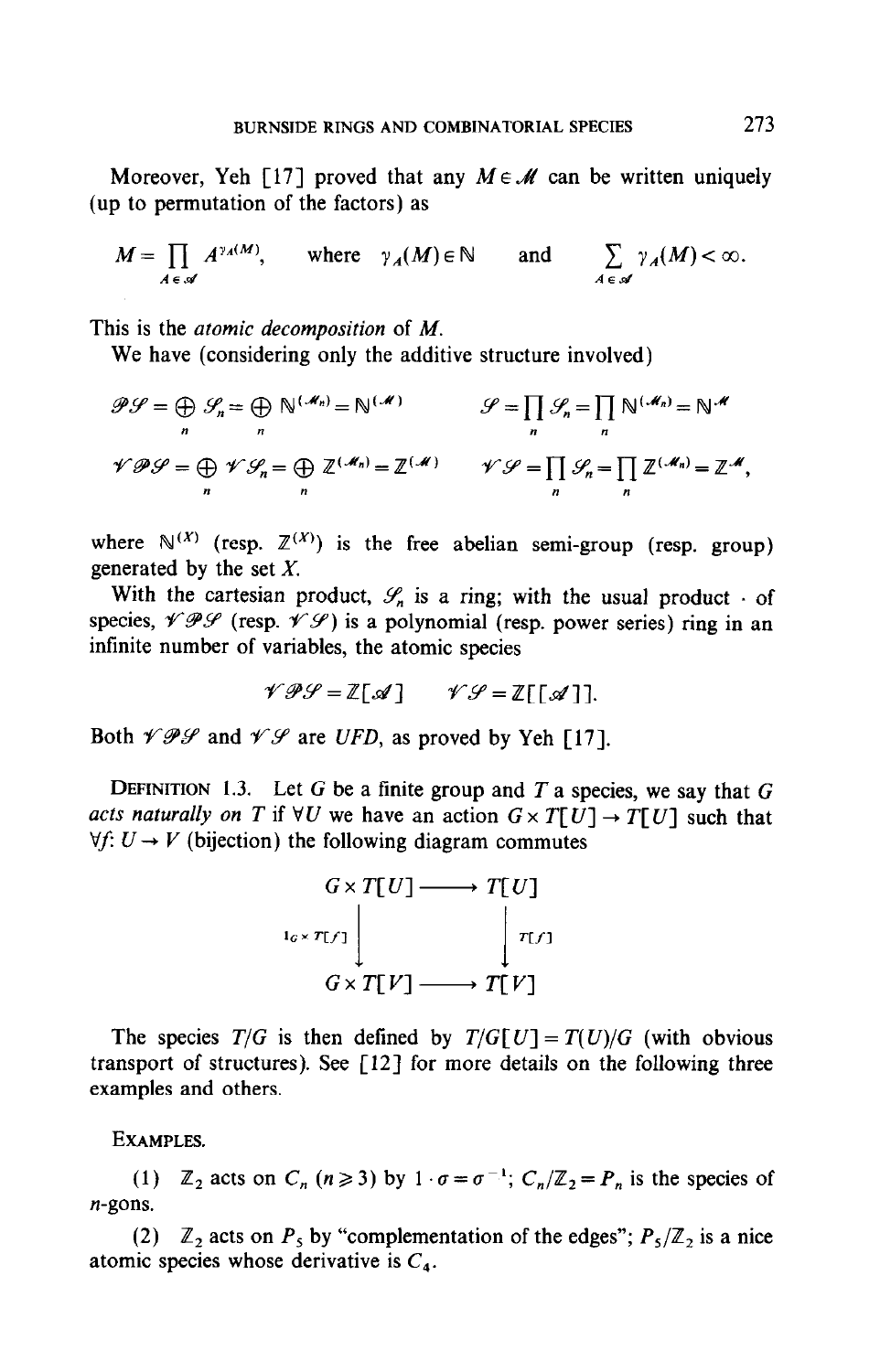(3)  $\mathbb{Z}_2$  acts on  $E_2^{\pm} \cdot E_3^{\pm}$  by "switching both orientations";  $(E_2^{\pm} \cdot E_3^{\pm})/\mathbb{Z}_2$ is an atomic species whose derivative  $x \cdot C_3 + E_2 \circ L_2$ , is not molecular.

Let H be a subgroup of  $S_n$ . There is a natural action of H on the species  $X^n$  defined by:  $\sigma \cdot (\mu_1, \mu_2, ..., \mu_n) = (\mu_{\sigma-1} \dots, \mu_{\sigma-1} \dots, \mu_{\sigma-1} \dots)$ , where  $\sigma \in \mathbb{H}_n$ ,  $\sigma: \lceil n \rceil \to \lceil n \rceil$  and  $(u_1, ..., u_n) \in X^n[V] = L_n[V]$ ,  $|U| = n$ .

It is not hard to see that if  $M_1$  and  $M_2$  are molecular then  $M_1 \cdot M_2$  and  $M_1 \circ M_2$  will also be. For a cartesian product and derivative, things are more complicated since  $M_1 \times M_2$  and  $M'$  are not, in general, molecular. In fact, we have the following formulas  $[17, 18]$ .

**THEOREM III.** Let  $H \subseteq S_n$  and  $K \subseteq S_m$  be two permutation groups, then

$$
(X^n/H)\cdot (X^m/K)=X^{n+m}/H*K, \qquad \text{where} \quad H*K\subseteq S_{n+m} \qquad (1)
$$

$$
(X^n/H) \circ (X^m/K) = X^{mn}/K \wr H \qquad \text{where} \quad K \wr H \subseteq S_{mn} \tag{2}
$$

is the wreath product

$$
\frac{X^n}{H} \times \frac{X^m}{K} = \begin{cases}\n\sum_{L} \frac{|L| \cdot |\{g \in \mathbf{S}_n | g H g^{-1} \cap K = L\}|}{|H| \cdot |K|} \frac{X^n}{L} & \text{if } n = m \\
0 & \text{if } n \neq m\n\end{cases} \tag{3}
$$

$$
\left(\frac{X^n}{H}\right)' = \sum_{e} \frac{X^{n-1}}{H \cap (\lfloor n \rfloor - \{e\})!} \tag{4}
$$

where e runs through a set of representatives of the orbits of the action of H on  $\lceil n \rceil$  and A! means  $S_A$ .

We now show that  $\Phi$ , which sends H (up to conjugacy) to  $X^n/H$  (up to isomorphism), also "preserves cycle polynomials." Let  $\lambda = (\lambda_1, \lambda_2, ...)$  be a partition of n. We denote  $S_{\lambda} \subseteq S_n$  the set of permutations of type  $\lambda$ . It is well known that  $|S_{\lambda}| = n!/1^{\lambda_1}\lambda_1! 2^{\lambda_2}\lambda_2! ...$  Consider the action of  $S_n$  on  $S_n/H$ , where H is an arbitrary subgroup of  $S_n$ .

LEMMA 1.1. For any 
$$
\sigma \in S_{\lambda}
$$
, we have  $\text{Fix}(\sigma) \cdot |H| \cdot |S_{\lambda}| = n! \cdot |S_{\lambda} \cap H|$ .  
\nProof. Since  $\text{Fix}(\sigma) = |\{\tau H | \tau \in S_n, \tau^{-1} \sigma \tau \in H\}$  we have  
\n
$$
\text{Fix}(\sigma) \cdot |H| = |\{\tau \in S_n | \tau^{-1} \sigma \tau \in H\}| = \sum_{h \in H} |\{\tau = S_n | \tau^{-1} \sigma \tau = h\}|
$$
\n
$$
= \sum_{h \in H \cap S_{\lambda}} |\{\tau \in S_n | \tau^{-1} \sigma \tau = h\}|
$$
\n
$$
= (1^{\lambda_1} \lambda_1! 2^{\lambda_2} \lambda_2! \cdots n^{\lambda_n} \lambda_n!) \cdot |S_{\lambda} \cap H|
$$

$$
= n! \cdot |S_{\lambda}|^{-1} \cdot |S_{\lambda} \cap H|.
$$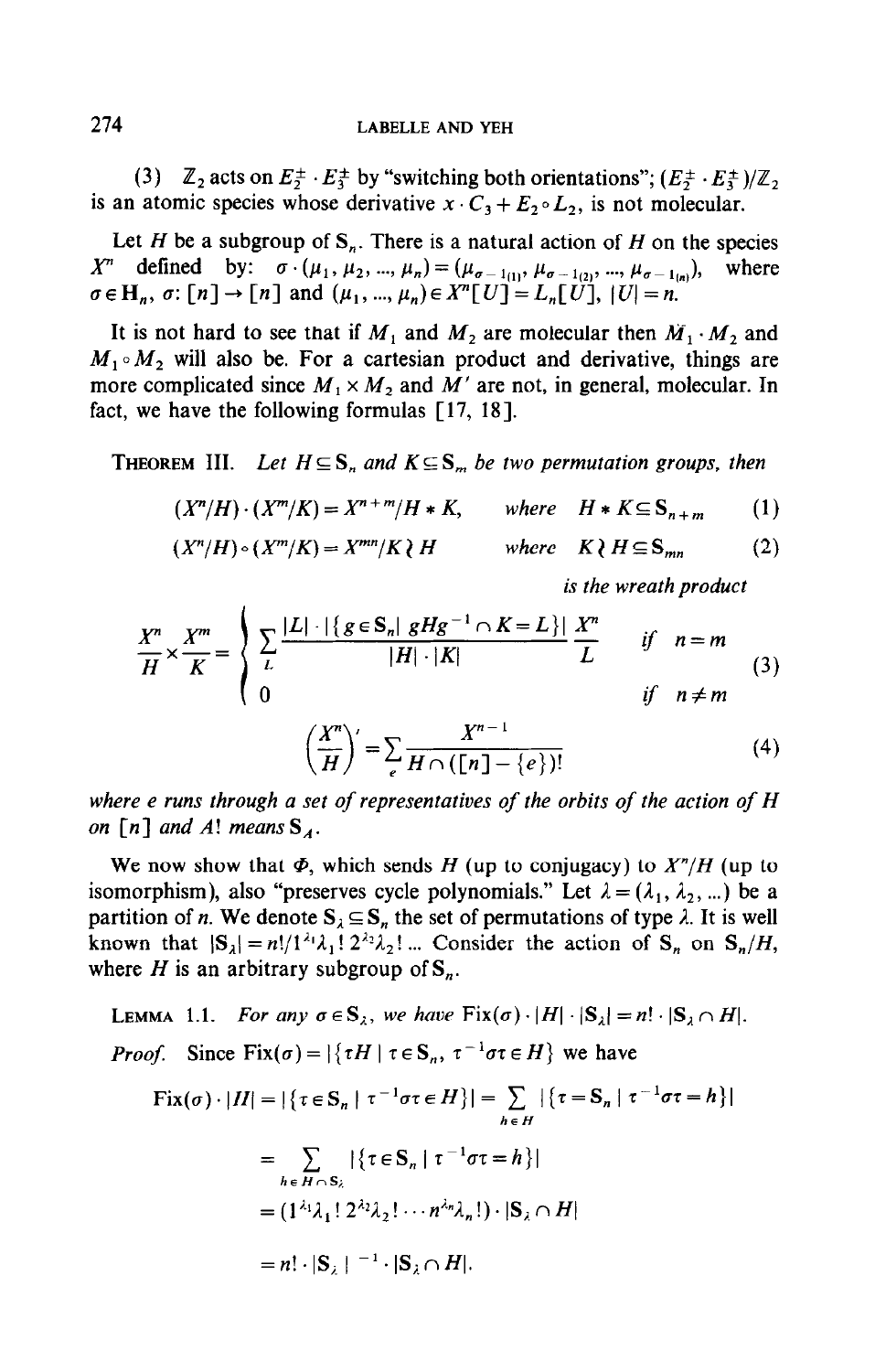DEFINITION 1.4. Given  $H \subseteq S_n$ , the cycle polynomial of H is

$$
Z_H = \frac{1}{|H|} \sum_{\lambda} |H \cap S_{\lambda}| x^{\lambda},
$$

where  $x^{\lambda} = x_1^{\lambda_1} \cdot x_2^{\lambda_2} \cdot \cdots$ 

PROPOSITION 1.1. We have  $Z_H = Z_{X^n/H}$ .

Proof.

$$
Z_{X^n/H} = \sum_{\lambda} \text{Fix}(\sigma) \frac{x_1^{\lambda_1} x_2^{\lambda_2} \cdots}{1^{\lambda_1} \lambda_1! 2^{\lambda_2} \lambda_2! \cdots} = \sum_{\lambda} \frac{\text{Fix}(\sigma)}{n!} \cdot |S_{\lambda}| \cdot x_1^{\lambda_1} x_2^{\lambda_2} \cdots
$$

$$
= \frac{1}{|H|} \sum_{\lambda} |S_{\lambda} \cap H| x^{\lambda} = Z_H.
$$

#### 2. THE BURNSIDE RING

Let  $G$  be a finite group; the set of isomorphism classes of  $G$ -sets forms a semi-ring  $( +$  and  $\times$  being induced by disjoint union and cartesian product, respectively) whose completion is called the *Burnside ring*  $B(G)$  $\alpha$ 

It is well known [3] that, as an abelian group,  $B(G)$  is freely generated by the transitive G-sets. If H is a subgroup of G then  $G/H$  is a transitive G-set  $(g'(gH) = (g'g)H)$  uniquely defined, up to isomorphism, by the conjugacy class  $[H]$  of H. Moreover any transitive G-set is of that sort. In other words, any G-set is isomorphic to

$$
\sum_{[H]\in P_G} a_H G/H
$$

with a's in  $\mathbb{N}$  ( $P_G$  being the poset of conjugacy classes of subgroups of G).

An arbitrary element of  $B(G)$  (called a virtual G-set or a virtual permutation representation of  $G$ ) can always be written uniquely as

$$
\sum_{[H] \in P_G} a_H G/H \quad \text{with} \quad a_H \in \mathbb{Z}.
$$

Multiplication in  $B(G)$  is usually computed using the *table of marks* of Burnside  $\lceil 1 \rceil$  (also called the *supercharacter table* of G  $\lceil 16 \rceil$ ).

More specifically, for [H],  $[K] \in P_G$  let

$$
\phi_{G/H}(K) = |\{x \in G/H \mid \forall k \in K, kx = x\}|
$$

be the mark of K on the representation  $G/H$ .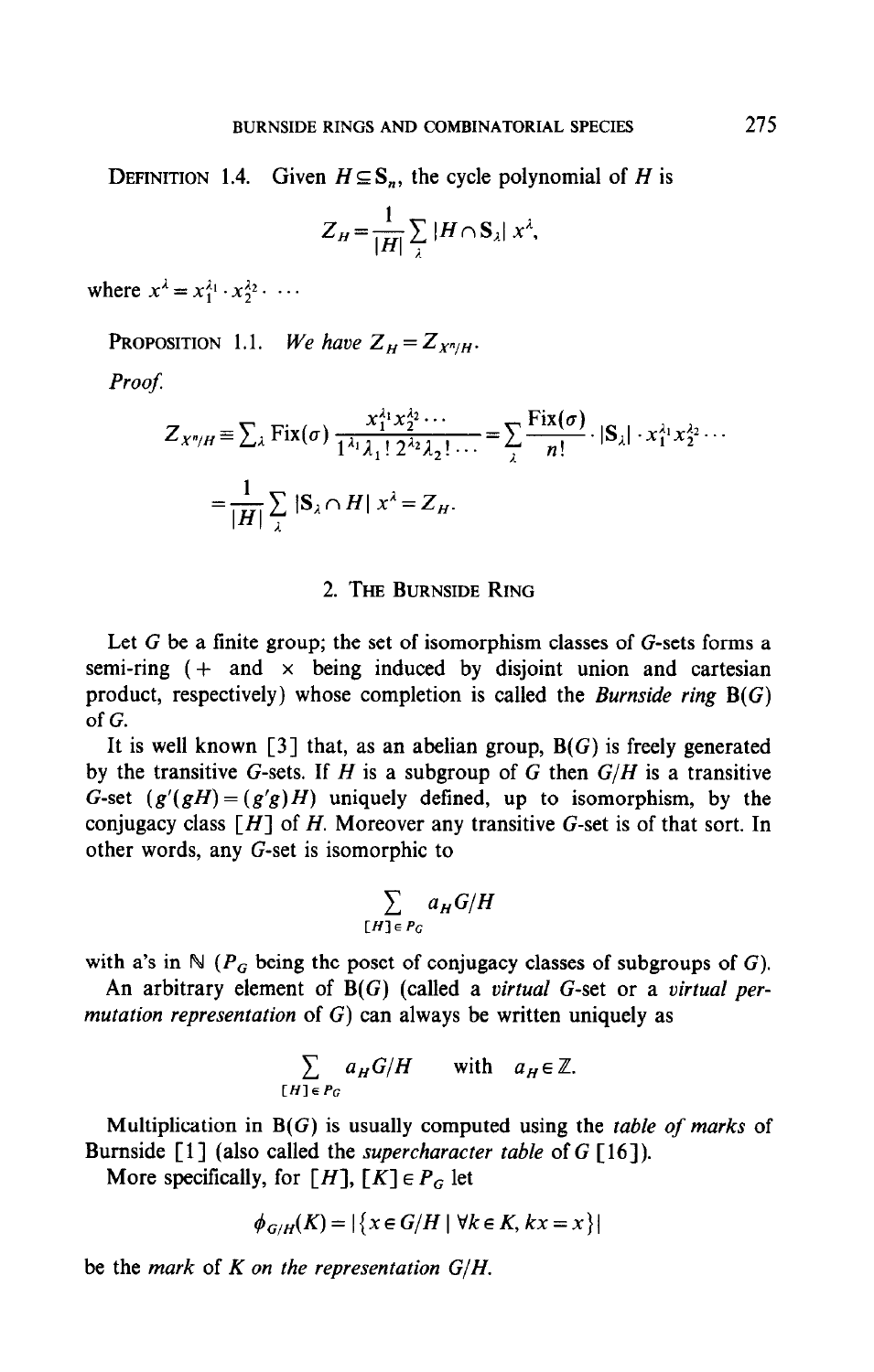This defines a triangular  $|P_G| \times |P_G|$  matrix (the *matrix of marks* or the supercharacter table of  $G$ ) whose inverse is called the Burnside matrix of  $G$ . We have

PROPOSITION 2.1. Let

$$
G/H \times G/K = \sum_{[J] \in P_G} a_J G/J.
$$

Then the column vector  $(a_J)_{[J]\in P_G}$  is computed by multiplying the Burnside matrix of G by the column vector  $(\phi_{G/H}(J) \cdot \phi_{G/K}(J))_{[J] \in P_G}$ .

Proof. Compute the marks of both sides and solve the system of linear equations in the  $a$ 's so obtained.

## 3. THE FUNDAMENTAL BIJECTION

We now return to the bijection  $\Phi$  between  $P_n = \{ [H] | H \subseteq S_n \}$ , the set of conjugacy classes of subgroups of the symmetric group  $S_n$ , and  $\mathcal{M}_n$ , the set of molecular species of degree *n*:

$$
P_n \stackrel{\varphi}{\leftrightarrow} \mathcal{M}_n
$$
  
[*H*]  $\rightarrow$  [*X*<sup>n</sup>/*H*].

Properties of  $\Phi$  were studied intensively by Yeh in is Ph.D. thesis (see Theorem III).

The inverse  $\Psi$  of  $\Phi$  is obtained in the following way: let  $[M] \in \mathcal{M}_n$  and  $s \in M[n]$  be an arbitrary M-structure on [n]; let  $H \subseteq S_n$  be the stabiliser of s under the action of  $S_n$  on  $M[n]$  induced by transport of structures (i.e.,  $H = \{ \sigma \in \mathbb{S}_n \mid M[\sigma](s) = s \}$ . Then  $[H] \in P_n$  is the image of  $[M]$  by  $\Psi$ .

For example, Fig. 1 shows the case  $n = 4$ , where

$$
I^4 = \{\text{id}\},
$$
  $C_2 = \{\text{id}, (12)(34)\},$   $C_2 * I^2 = \{\text{id}, (12)\},$   
 $C_3 * I = \{\text{id}, (123), (132)\},$ 

$$
K = \{\text{id}, (12), (34), (12)(34)\}, \qquad K' = \{\text{id}, (12)(34), (13)(24), (14)(23)\},
$$

$$
C_4 = \{\text{id}, (1234), (13)(24), (1432)\}, \qquad S_3 * I = \{\sigma \in S_4 \mid \sigma(4) = 4\},\
$$

$$
D_4 = \{id, (13), (24), (13)(24), (1234), (1432), (14)(23), (12)(34)\},
$$

and A4 is the alternating group.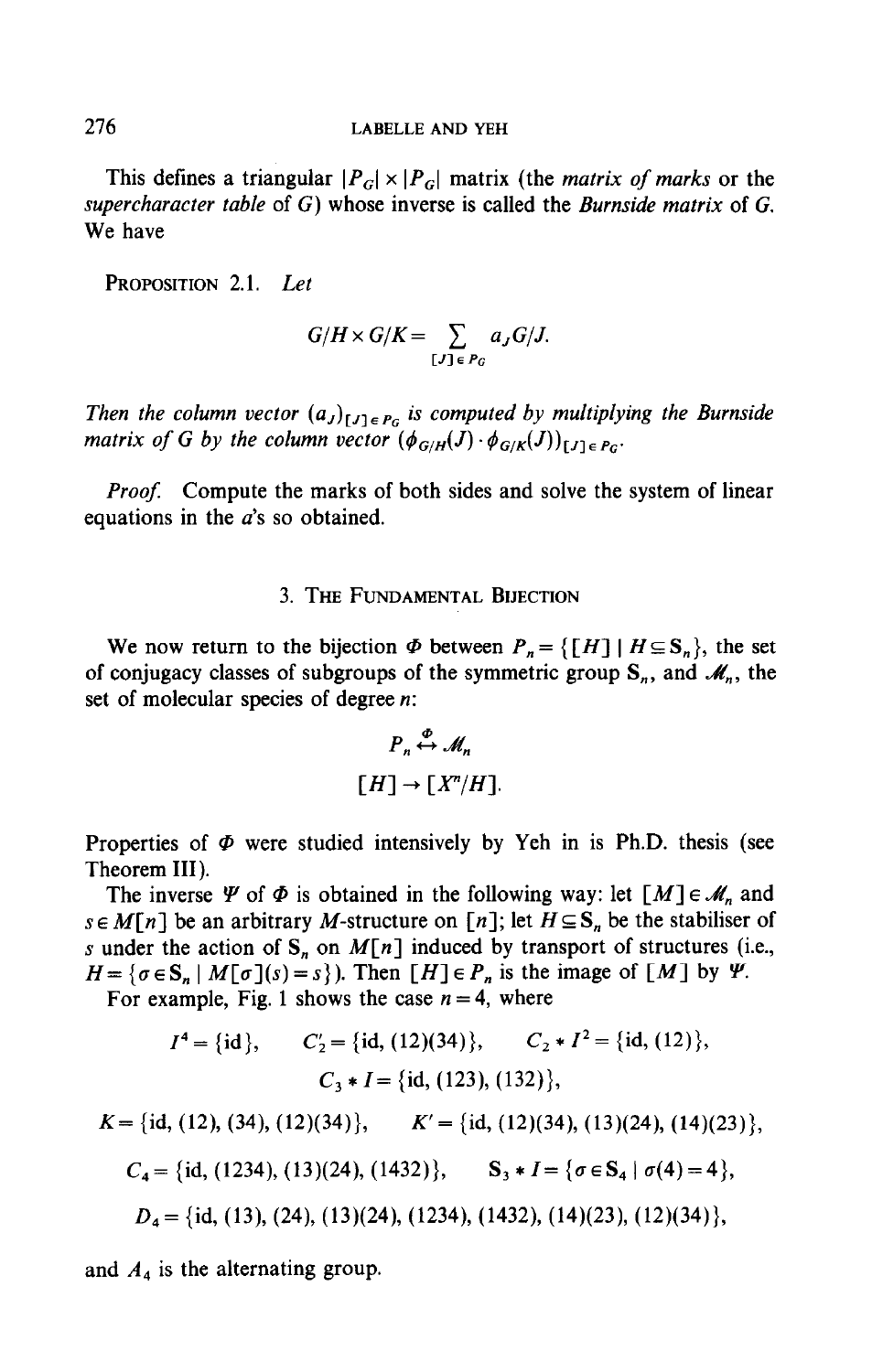

FIGURE 1

Since  $P_n$  and  $\mathcal{M}_n$  are sets of generators for the free abelian groups  $B(S_n)$ and  $\mathscr{V}\mathscr{S}_n$ , respectively, we have a group isomorphism

 $B(S_n) \stackrel{\phi}{\leftrightarrow} \mathscr{V}\mathscr{G}$ .

and, more generally,

$$
PB(S) = \bigoplus_{n \ge 0} B(S_n) \stackrel{\mathcal{P}}{\leftrightarrow} \bigoplus_{n \ge 0} \mathscr{V} \mathscr{S}_n = \mathscr{P} \mathscr{V} \mathscr{S}
$$

$$
B(S) = \prod_{n \ge 0} B(S_n) \stackrel{\mathcal{P}}{\leftrightarrow} \prod_{n \ge 0} \mathscr{V} \mathscr{S}_n = \mathscr{V} \mathscr{S};
$$

all the operations +,  $\times$ ,  $\cdot$ ,  $\circ$ , ' in  $P \mathcal{V} \mathcal{S}$  and  $\mathcal{V} \mathcal{S}$  can then be transferred to PB(S) and B(S) so that  $\Phi$  preserves all the structures involving these operations.

For example, the fact that the rings  $\mathcal{PVP}$  and  $\mathcal{VP}$  are UFD was proved  $[17]$  by showing that PB(S) and B(S) are. The cartesian product of two molecular species of degree  $\leq 7$  can be computed using the table of marks of  $S_7$  (a triangular 96 by 96 matrix(!) given by Wensley [16]) with Proposition 2.1 or directly in  $\mathcal{V}\mathcal{S}_n$ ,  $n \leq 4$ , as in [18, p. 365].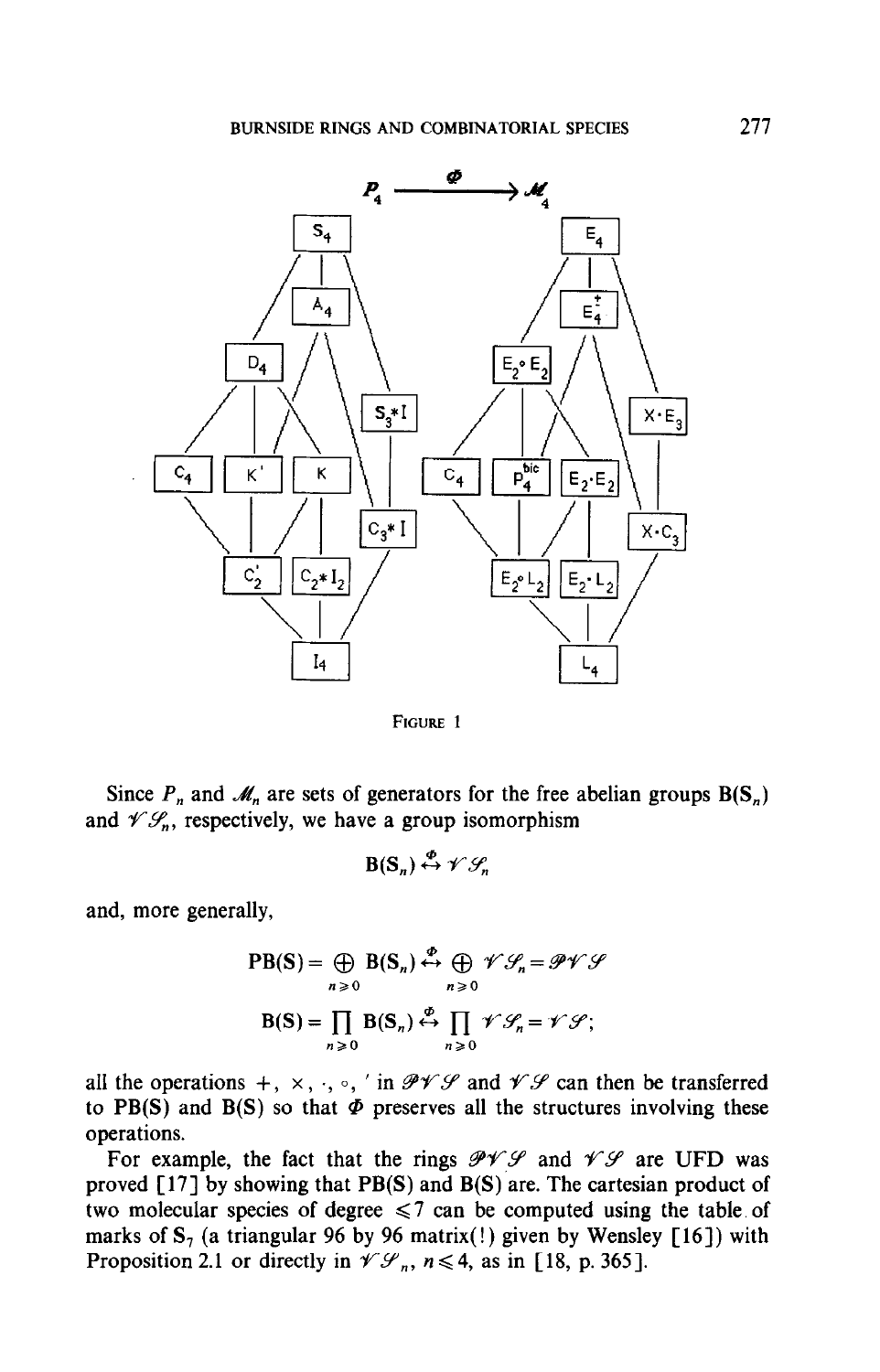Let  $SCF(G)$  denote the ring of *supercentral* functions of  $G$ : i.e.,  $SCF(G) = \{f: P_G \to \mathbb{C}\}.$  It is well known that the map:  $B(G) \to SCF(G)$ (G-set X goes to the map  $\varphi_X$ ), where  $\varphi_Y[H] =$ mark of H on  $X = |\{x \in X \mid \forall h \in H, hx = x\}|$ , is a ring monomorphism (see [6]). In terms of species this corresponds to

$$
\mathscr{V}\mathscr{S}_n \cong_{\Phi} \mathrm{B}(\mathrm{S}_n) \to \mathrm{SCF}(\mathrm{S}_n)
$$

defined by sending T to the super central function,  $P_n \to \mathbb{C}$ , defined by H goes to  $t_{\chi^n/H}$ , where

$$
T=\sum_{M\in\mathscr{M}_n}t_M M.
$$

PROPOSITION 3.1. H is transitive subgroup of  $S_n$  if and only if the corresponding molecular species,  $X^n/H$ , has a molecular derivative.

Proof. Use (4) of Theorem III.

Those species are always atomic (the converse is not true (see  $\lceil 12 \rceil$ ), since if M is non-atomic then  $M = S \cdot T$  with deg  $S > 0$  and deg  $T > 0$  and  $M' = S' \cdot T + S \cdot T'$  is non-molecular.

If H is also primitive (see [14] for definition) then  $X^n/H$  will certainly not be a non-trivial substitution. But again the converse is not true since a species as simple as  $C_4$  (cycles of length 4) is not a substitution but has an imprimitive "stabiliser."

**PROPOSITION** 3.2. Let  $H \subseteq S_n$ ,  $H \nsubseteq A_n$ ; then  $X^n/(H \cap A_n)$  is  $(X^n/H) \times$  $(X^n/A_n) = (X^n/H) \times E_n^{\pm}.$ 

*Proof* (This is a very special case of (3) Theorem III). Take  $(s, t) \in$  $(X^n/H) \times (X^n/A_n)[n]$ , then Stab(s, t) = { $\sigma \in$  Stab(s) |  $\sigma \in A_n$ } = Stab(s)  $\cap$  $A_n = H \cap A_n$ .

Remark. If  $H \subseteq A_n$ , then  $(X^n/H) \times (X^n/A_n)$  is not molecular.

Since there are 4 molecular species of degree 3, but only 3 partitions of 3, one can easily find two (non-molecular) species of degree 3 having the same cycle index series but which are not isomorphic, namely,  $L_1, L_2$  $\frac{1}{2}$   $\frac{1}{2}$   $\frac{1}{2}$   $\frac{1}{2}$   $\frac{1}{2}$   $\frac{1}{2}$   $\frac{1}{2}$   $\frac{1}{2}$   $\frac{1}{2}$   $\frac{1}{2}$   $\frac{1}{2}$   $\frac{1}{2}$   $\frac{1}{2}$   $\frac{1}{2}$   $\frac{1}{2}$   $\frac{1}{2}$   $\frac{1}{2}$   $\frac{1}{2}$   $\frac{1}{2}$   $\frac{1}{2}$   $\frac{1}{2}$   $\frac{1}{2}$ 

$$
Z = \frac{4}{3}x_1^3 + x_1x_2 + \frac{2}{3}x_3.
$$

Looking at tables of subgroups of  $S_n$  (see [16]) one can find two molecular non-isomorphic species having the same cycle index series, namely,  $X^6/Q_1$  and  $X^6/Q_2$ , where

$$
Q_1 = \{\text{id}, (12)(34), (13)(24), (14)(23)\} \subset S_6
$$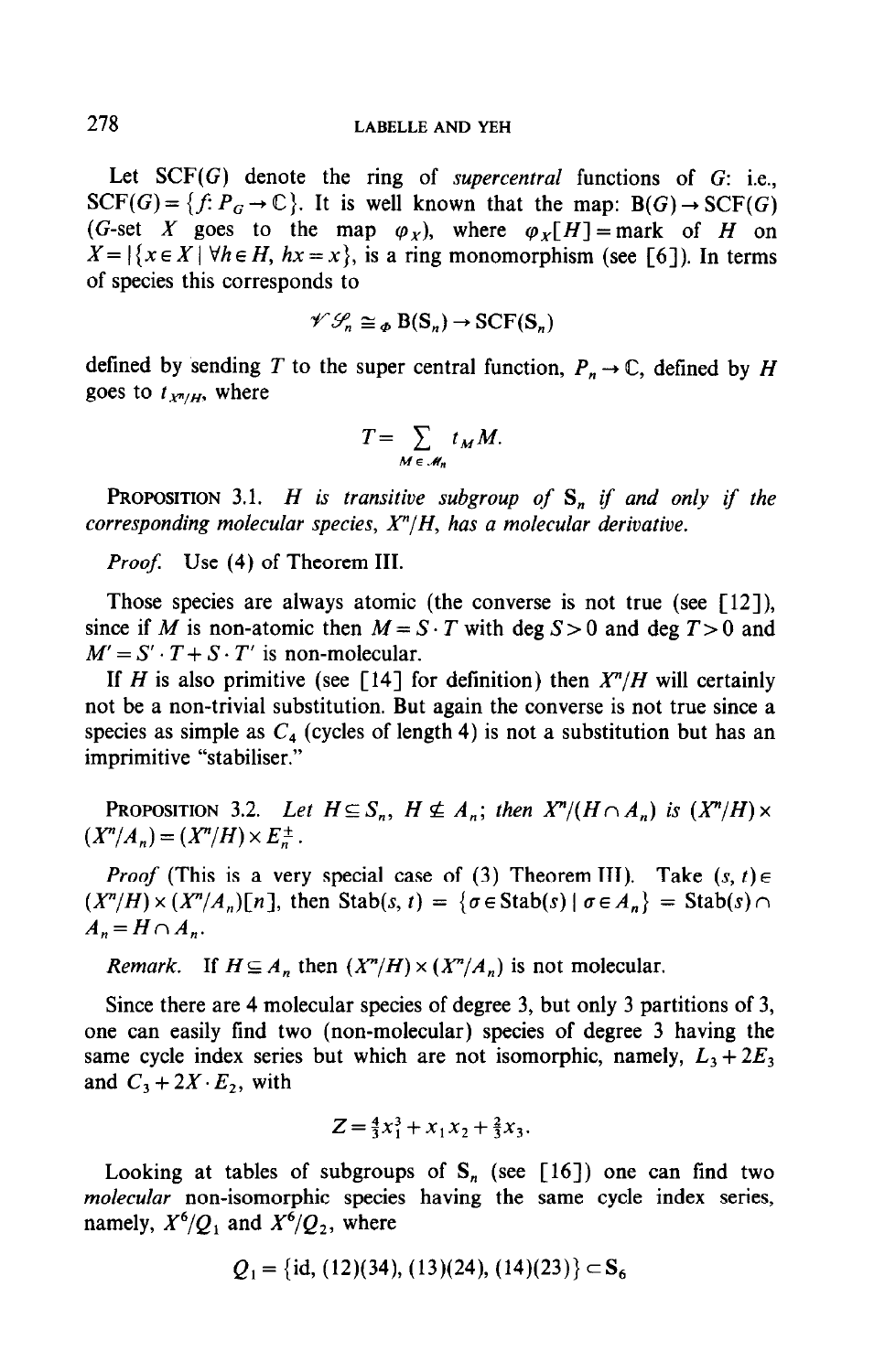$$
Q_2 = \{\text{id}, (12)(34), (12)(56), (34)(56)\} \subset S_6.
$$

It is not difficult to see that  $X^6/Q_1$  is isomorphic to  $X^2 \cdot P_4^{\text{bic}}$  and  $X^6/Q_2$  to  $(L_3 \circ E_2) \times E_6^+$ . Figure 2 describes a  $X^2 \cdot P_4^{\text{bic}}$ -structure and a  $(L_3 \circ E_2) \times E_6^{\pm}$ -structure on [6] whose stabilisers are respectively  $Q_1$ and  $Q_2$ .

Moreover, there are two transitive subgroups of degree 8, denoted  $T_{10}$ and  $T_{11}$  in [2], with same "cycle type." The two atomic species  $X^8/T_{10}$  and  $X^8/T_{11}$  (which have molecular derivatives) are non-isomorphic and have the same cycle index series:

$$
\frac{1}{16}(x_1^8 + 2x_1^4x_2^2 + 5x_2^4 + 8x_4^2).
$$

Here are the first few terms of some interesting sequences:

(1) the number of subgroups of  $S_n$  (see [16]):

1, 2, 6, 30, 156, 1455, 11300, ...

(2) the number of conjugacy classes of subgroups of  $S_n$  (i.e.,  $|P_n|$ ) (see  $\lceil 13 \rceil$ ) which we know is also the number of molecular species of degree *n* (i.e.,  $|\mathcal{M}_n|$ ):

1, 2, 4, 11, 19, 56, 96, 296, 554, 1593, 3093, ...

(3) the number of atomic species of deree n (i.e.,  $|\mathcal{A}_n|$ ):

1, 1, 2, 6, 6, 27, 20, 130, 124, 598, 640, ...

This is computed using the following theorem [12, p. 53]: Let  $m_n = |\mathcal{M}_n|$ and  $a_n = |\mathcal{A}_n|$ , then

$$
1 + \sum_{n \geq 1} m_n x^n = \prod_{k \geq 1} \left( \frac{1}{1 - x^k} \right)^{\alpha_k}
$$

 $\overline{1}$ 

 $\sqrt{a}$ 

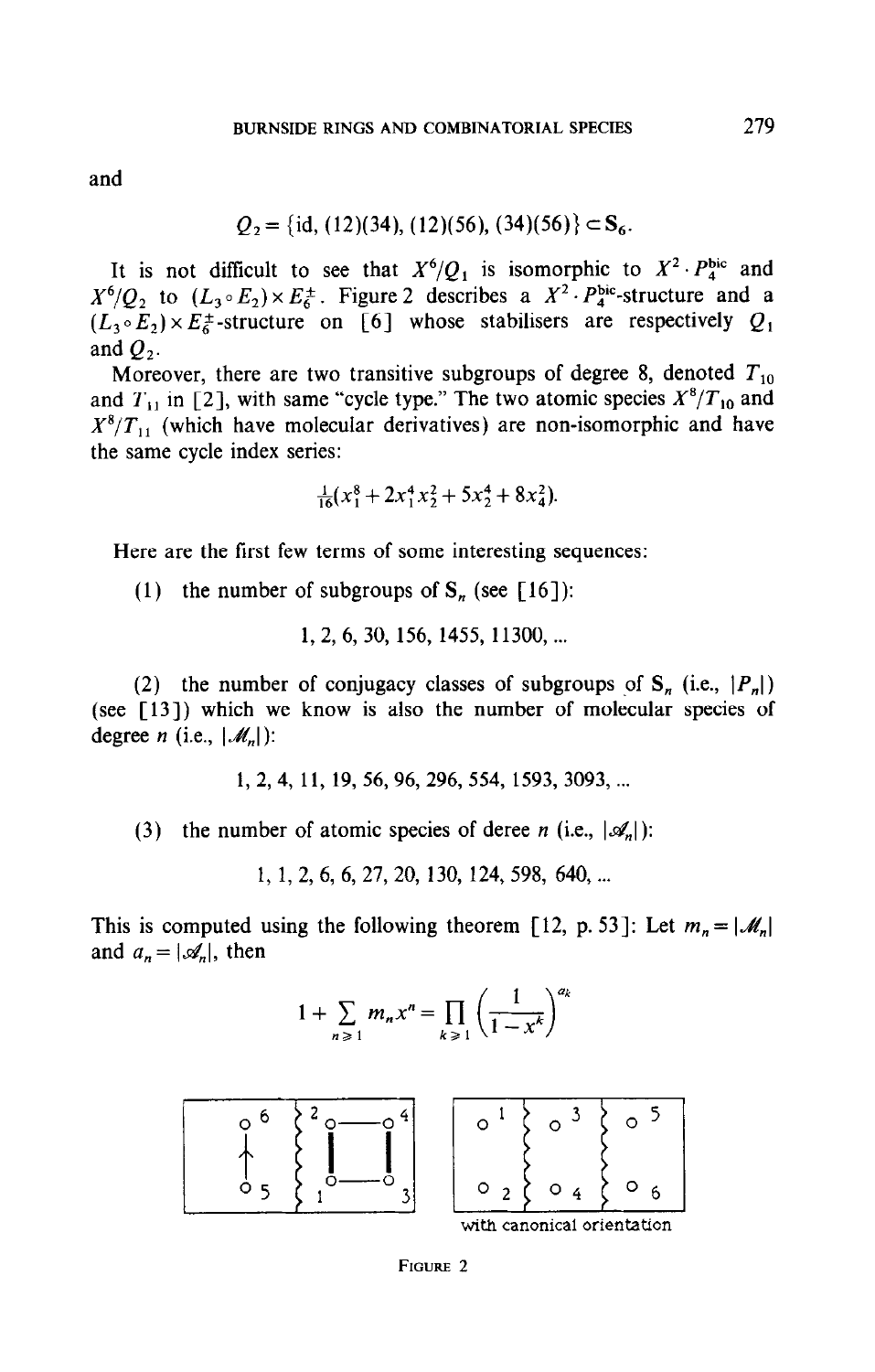(4) the number of conjugacy classes of transitive subgroups of  $S_n$  (see [2]) which we know is the number of isomorphic classes of molecular species with a molecular derivative:

 $1, 1, 2, 5, 5, 16, 7, 50, 34, 45, 8, \dots$ 

(5) the number of (isomorphism classes of) atomic species of degree *n* which are not non-trivial substitution (see tables A, B, and C of  $[12]$ ):

1, 1, 2, 4, 6, 19, 20, 107, 116, 567, 640, ...

(6) the number of conjugacy classes of primitive subgroups of S, (see  $[15]$ ):

 $1, 1, 2, 2, 5, 4, 7, 6, 11, 9, 8, \dots$ .

### 4. **K-SPECIES AND** *L***-SPECIES**

DEFINITION 4.1.  $(K, 0, 1, +, \cdot)$  is a *half-ring* if  $(K, +)$  and  $(K, \cdot)$  are commutative monoids and the two "distributive" laws: (1)  $(a + b)c =$  $ac + bc$ ; (2)  $0c = 0$  hold in K.

DEFINITION 4.2 ( $[17]$ ). A half-ring K is called a *binomial half-ring* if

(a) there exists a Q-algebra L containing  $\mathbb{K}$ , and

(b) for every  $a \in \mathbb{K}$  and  $i \in \mathbb{N}$ ,  $\binom{a}{i} = a(a-1)(a-2)\cdots(a-i+1)/2$  $i! \in \mathbb{K}$ .

For example, N, Z, Q, R, C, Q[i], and  $\mathbb{N} + \mathbb{Q}e$  ( $e^2 = 0$ ) are all binomial half-rings, but  $\mathbf{F}_n$ , p prime, and  $\mathbb{Z}[i]$  are not binomial half-rings.

DEFINITION 4.3 ( $[17]$ ). Let K be a binomial half-ring. A K-species is an element S of  $K(\mathcal{M})$ , i.e., a formal linear combination of the molecular species with coefficients in K.

The concepts of species (resp. virtual species) and N-species (resp.  $\mathbb{Z}$ -species) coincide. Let  $\mathbb{K}$  be a binomial half-ring. We can extend the operations  $+$ ,  $\cdot$ ,  $\times$ , and ' to the set

$$
\mathbb{K}\langle\mathscr{M}\rangle = \left\{\sum_{T\in\mathscr{M}} a_T T \mid a_T \in \mathbb{K}\right\}
$$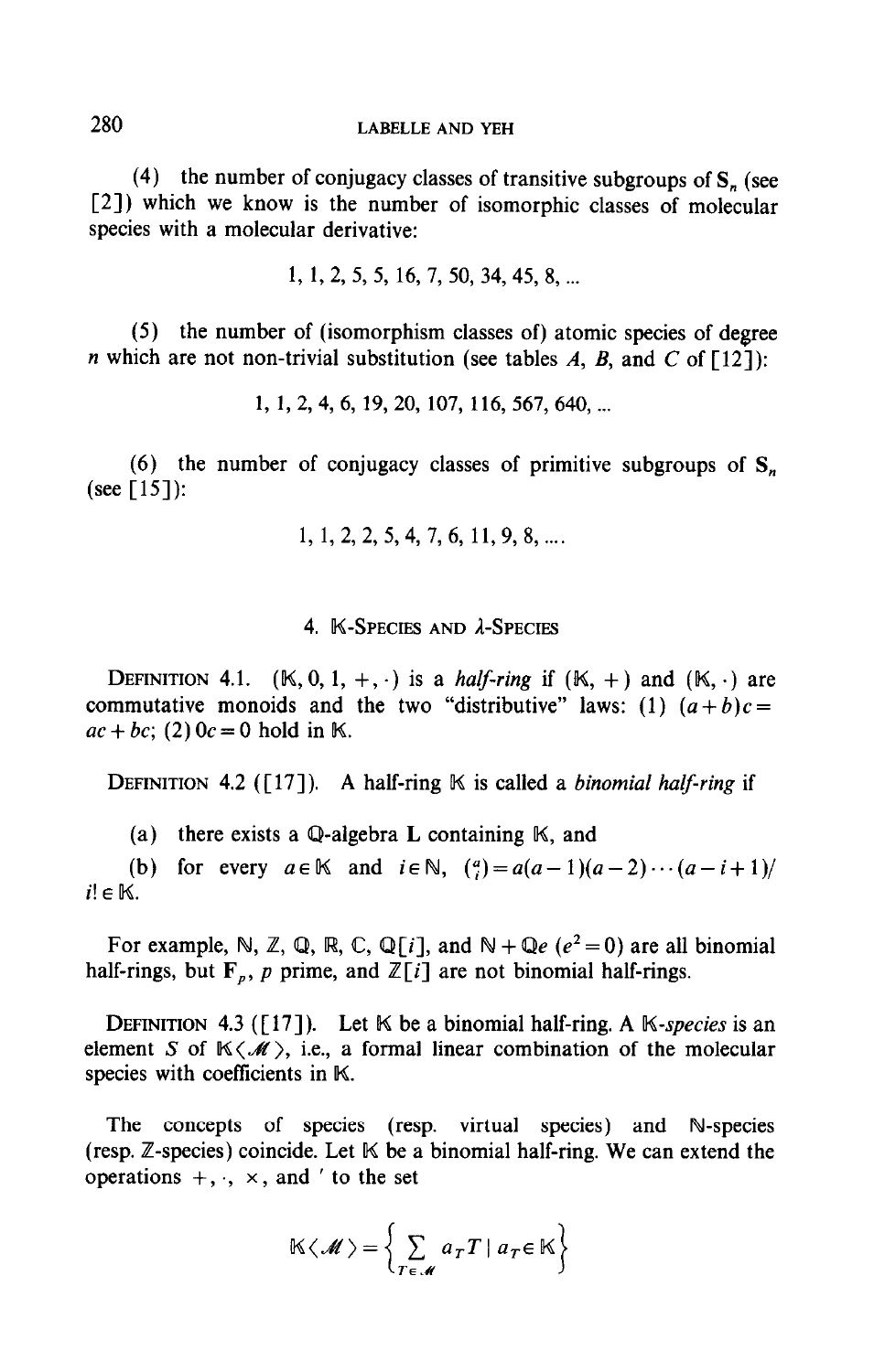$$
\left(\sum_{T \in \mathscr{M}} a_T T\right) + \left(\sum_{T \in \mathscr{M}} b_T T\right) = \sum_{T \in \mathscr{M}} \left(a_T + b_T\right) T \tag{4.1}
$$

$$
\left(\sum_{T \in \mathscr{M}} A_T T\right) \cdot \left(\sum_{S \in \mathscr{M}} b_S S\right) = \sum_{T, S \in \mathscr{M}} (a_T \cdot b_S)(T \cdot S) \tag{4.2}
$$

$$
\left(\sum_{T \in \mathscr{M}} a_T T\right) \times \left(\sum_{S \in \mathscr{M}} b_S S\right) = \sum_{T, S \in \mathscr{M}} (a_T + b_S)(T \times S) \tag{4.3}
$$

$$
\left(\sum_{T \in \mathscr{M}} a_T T\right)' = \sum_{T \in \mathscr{M}} a_T T'.
$$
\n(4.4)

Of course, the terms must be collected on the right sides of (4.2), (4.3),  $(4.4)$ . It is possible to do so because: given a molecular species M, there are only finitely many pairs of molecular species  $(S, T)$  such that  $M = S \cdot T$ ; finitely many pairs of molecular species  $(U, V)$  such that M is a subspecies of  $U \times V$ ; and finitely many molecular species W such that M is a subspecies of  $W'$ .

LEMMA 4.1. For all 
$$
n \in \mathbb{N}
$$
,  
\n
$$
e^{nX} = (e^{\bar{X}})^n = \sum_{k \ge 0} \sum_{r_1 + 2r_2 + \dots + kr_k = k} {n \choose r_1, r_2, ..., r_k} (X/1!)^{r_1} (X^2/2!)^{r_2} \cdots (X^k/k!)^{r_k}
$$
\n
$$
= \sum_{M \in \mathcal{M}} g_M(n) M,
$$
\n(4.5)

where all r<sub>i</sub> are non-negative integers and all  $g_M(p) \in \mathbb{N}[(p^e)]$ .

**PROPOSITION 4.1.** Let S be a species and  $n \in \mathbb{N}$ , then

$$
S\times e^{nX}=S\circ (nX).
$$

**PROPOSITION 4.2.** Let S be a species and  $n \in \mathbb{N}$ , then

$$
S(nX) = \sum_{M \in \mathscr{M}} f_M(n) M \quad \text{for some } f_M(p) \in \mathbb{N} \big[ \big( \begin{smallmatrix} p \\ i \end{smallmatrix} \big) \big].
$$

Now, we can extend this proposition to K-species.

 $\mathbf{D} = \mathbf{A} \mathbf{A} + \mathbf{A} \mathbf{A} + \mathbf{A} \mathbf{A} + \mathbf{A} \mathbf{A} + \mathbf{A} \mathbf{A} + \mathbf{A} \mathbf{A} + \mathbf{A} \mathbf{A} + \mathbf{A} \mathbf{A} + \mathbf{A} \mathbf{A} + \mathbf{A} \mathbf{A} + \mathbf{A} \mathbf{A} + \mathbf{A} \mathbf{A} + \mathbf{A} \mathbf{A} + \mathbf{A} \mathbf{A} + \mathbf{A} \mathbf{A} + \mathbf{A} \mathbf{A} + \mathbf{A$  $\mu$  Definition  $\tau$ 

$$
S(aX) = \sum_{M \in \mathcal{M}} f_M(a)M \quad \text{with} \quad f_M(p) \text{ defined in Proposition 4.2.}
$$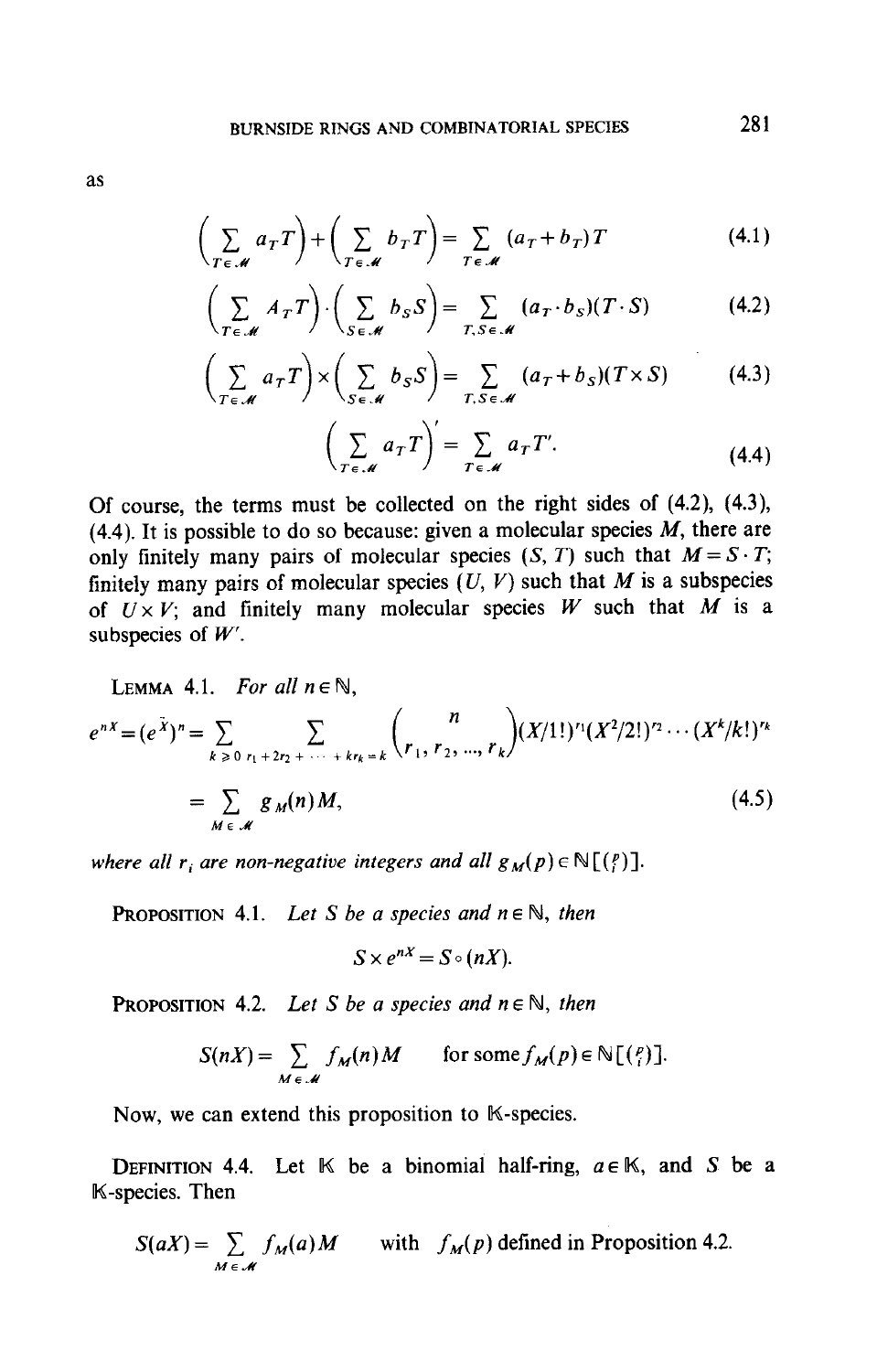Tables for  $S(-X)$  and  $S(nX)$  for molecular species of small degree can be found in  $[18]$ .

**PROPOSITION** 4.3. Let  $T$  be a species, then

$$
T \circ \left( \sum_{A \in \mathscr{M}^*} n_A A \right) = \sum_{B \in \mathscr{M}} f_B((n_A)_{A \in \mathscr{M}}) B
$$

where  $M^* = M - \{1\}$  and

$$
f_B((p_A)_{A \in \mathscr{M}}) \in \mathbb{N}\left[\binom{p_A}{j}\right]_{A \in \mathscr{M}}.\tag{4.6}
$$

DEFINITION 4.5 ( $[17]$ ). Let N be a binomial half-ring and S, T be two K-species with  $T = \sum_{A \in \mathcal{M}} n_A A$  for  $n_A \in \mathbb{K}$ . The substitution,  $S \circ T$ , of T in S is defined by

$$
\sum_{B \in \mathcal{M}} f_B((n_A)_{A \in \mathcal{M}}) B \quad \text{with} \quad f_B((p_A)_{A \in \mathcal{M}}) \text{ given in Proposition 4.3.}
$$

**THEOREM IV.** Let S, T, and U be K-species with  $T_0 = U_0 = 0$ , then

$$
(S \circ T) \circ U = S \circ (T \circ U). \tag{4.7}
$$

*Proof.* Let  $S = \sum_{A \in \mathcal{M}} s_A A$ ,  $T = \sum_{B \in \mathcal{M}^*} t_B B$  and  $U = \sum_{C \in \mathcal{M}^*} u_C C$ . We have

$$
(S \circ T) \circ U = \sum_{M \in \mathcal{M}} f_M((s_A, t_B, u_C)_{A, B, C \in \mathcal{M}})M,
$$
  

$$
S \circ (T \circ U) = \sum_{M \in \mathcal{M}} g_M((s_A, t_B, u_C)_{A, B, C \in \mathcal{M}})M,
$$

where

$$
f_M((p_A,q_B,r_C)_{A,B,C\in\mathscr{M}}),g_M((p_A,q_B,r_C)_{A,B,C\in\mathscr{M}})\in\mathbb{N}[(\begin{smallmatrix}p_A\\i\end{smallmatrix}),(\begin{smallmatrix}q_B\\j\end{smallmatrix}),(\begin{smallmatrix}r_C\\k\end{smallmatrix})_{A,B,C\in\mathscr{M}}.
$$

By associativity of substitution for real species,  $f_M$  and  $g_M$  agree when natural numbers are substituted for  $p_A$ ,  $q_B$ , and  $r_C$ , and hence they agree when arbitrary elements of  $K$  are substituted.

Similar arguments prove all the identities involving  $+$ ,  $\cdot$ ,  $\times$ ,  $\circ$ ,  $\cdot'$ , 0, and 1.

DEFINITION 4.6. A pre- $\lambda$ -ring is a commutative ring R with identity 1, with a series of operations  $\lambda^i: R \to R$ ,  $i = 0, 1, ...$ , satisfying for all  $x, y \in R$ ,

- (1)  $\lambda^{0}(x) = 1$
- (2)  $\lambda^{1}(x) = x$
- (3)  $\lambda^n(x+y)=\sum \lambda'(x)\lambda^{n-1}(y)$ .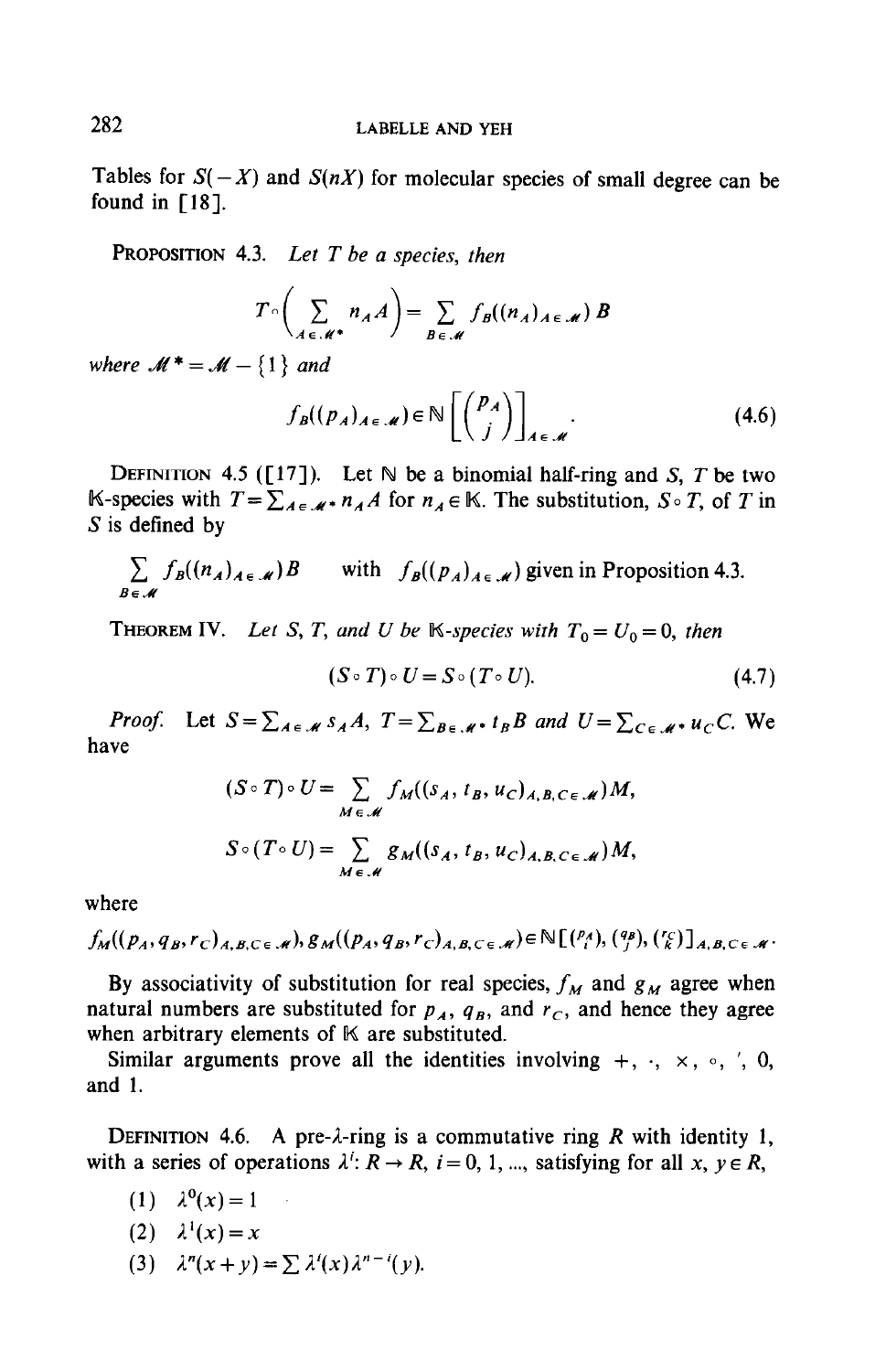There is an equivalent definition. For  $x \in R$ ; consider the formal power series

$$
\lambda_t(x) = \lambda^0(x) + \lambda^1(x)t + \lambda^2(x)t^2 + \cdots
$$

Then the requirements are that  $\lambda^{0}(x) = 1$ ,  $\lambda^{1}(x) = x$ , and  $\lambda_{1}(x+y) = 1$  $\lambda(x)\lambda(x)$ . In this form it is evident that  $\lambda(0) = 1$  and  $\lambda(-x) = 1/\lambda(x)$ .

Let R be a pre- $\lambda$ -ring: an element  $x \in R$  is *of finite degree n* if  $\lambda_i(x)$  is a polynomial of degree *n*; in other words, if  $\lambda^{m}(x) = 0$  for all  $m > n$ , but  $\lambda^n(x) \neq 0$ .

DEFINITION 4.7. A  $\lambda$ -ring R is a pre- $\lambda$ -ring in which

- (1)  $\lambda_i(1)=1+t,$
- (2) For all x, y in R,  $n \ge 0$ ,  $\lambda^{n}(xy) = P_n(\lambda^{1}x, \lambda^{2}x, ..., \lambda^{n}x, \lambda^{1}y, ..., \lambda^{n}y)$ ,
- (3) For all x in R, and  $n, m \ge 0$ ,  $\lambda^m(\lambda^n(x)) = Q_{mn}(\lambda^1 x, ..., \lambda^{mn} x)$ ,

for some polynomials  $P_n$  and  $Q_{mn}$  (see [6]).

DEFINITION 4.8. A *splitting*  $\lambda$ -ring R is a  $\lambda$ -ring in which

(i)  $\lambda_i(1) = 1 + t$ .

(ii) Each element  $r \in R$  is expressible in the form  $r = \sum \pm a_i$  (a finite sum in which each summand is plus-or-minus an element  $a_i$  of degree 1).

(iii) The product of two elements of degree one is again of degree one.

The *splitting principle*  $\lceil 6 \rceil$  says that every  $\lambda$ -ring can be embedded in a splitting  $\lambda$ -ring.

DEFINITION 4.9. Let A be a splitting  $\lambda$ -ring. An A-species is an element of  $A\langle M\rangle$ , i.e., a formal linear combination of the molecular species with coefficients in A.

Similar to  $(4.1)$ ,  $(4.2)$ ,  $(4.3)$ , and  $(4.4)$ , we can extend the operations  $(+, \cdot, \times, \text{and} ')$  to the set

$$
A\langle M\rangle = \bigg\{\sum_{T\in M} a_T T \mid a_T \in A\bigg\}.
$$

If we want to extend the operator  $\circ$  to a splitting ring A, then the key point is to define  $e^{ax}$  for any  $a \in A$  and the exponential species  $e^x$  (see [18] for more details).

For any  $a \in A$ ,  $a = \sum a_i$  for some finite N and all elements  $a_i$  of degree 1. Then

$$
e^{aX} = \prod_{i=1}^{N} e^{a_i X} = \prod_{i=1}^{N} \sum_{k \geq 0} a_i^k \frac{X^k}{k!} = \sum_{n \geq 0} \sum_{\lambda} m_{\lambda} \frac{X^{\lambda}}{\lambda!},
$$